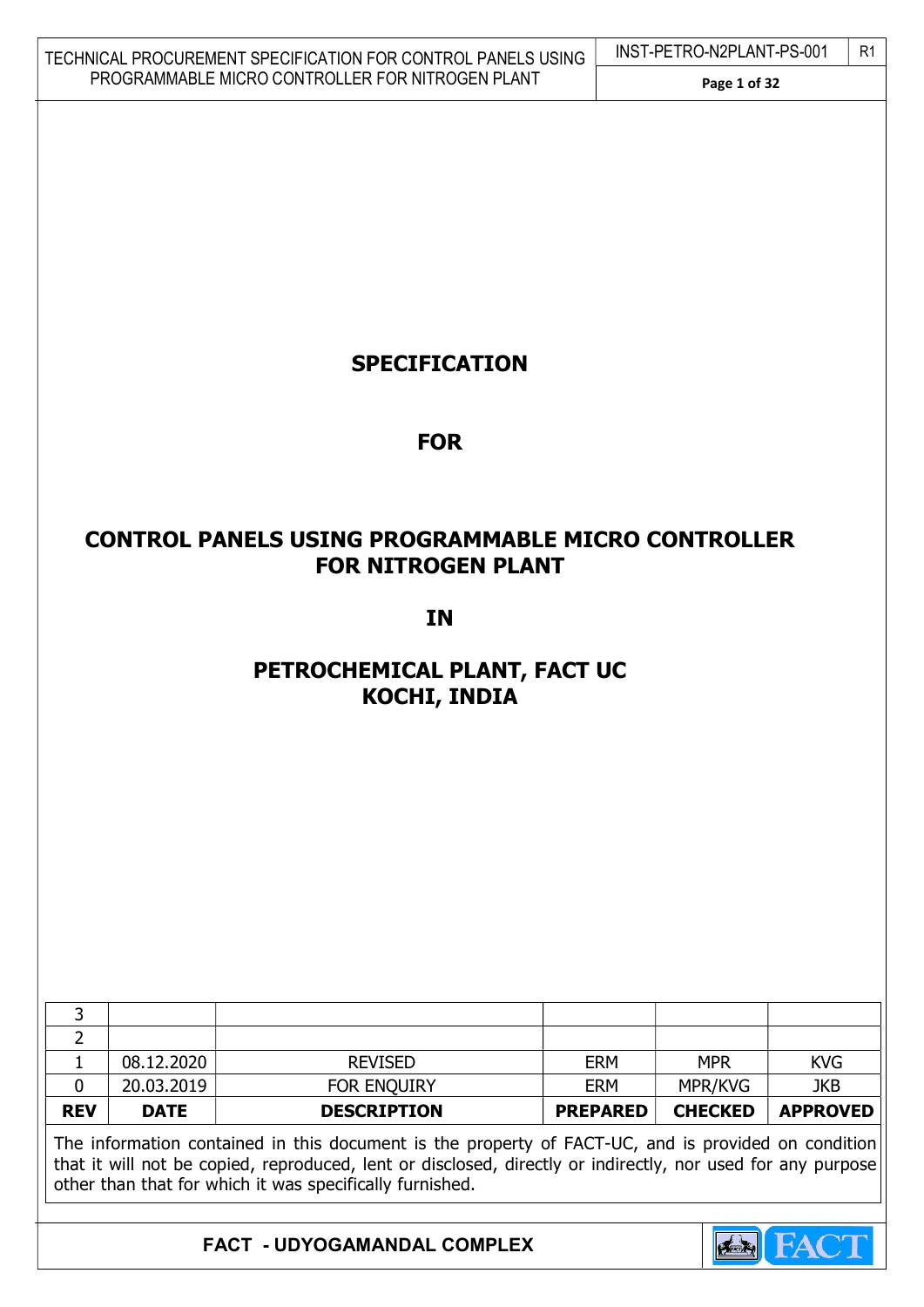| TECHNICAL PROCUREMENT SPECIFICATION FOR CONTROL PANELS USING | INST-PETRO-N2PLANT-PS-001 | -R1 |
|--------------------------------------------------------------|---------------------------|-----|
| PROGRAMMABLE MICRO CONTROLLER FOR NITROGEN PLANT             | Page 2 of 32              |     |

# TABLE OF CONTENTS

| 1.0  |                                                        | 3  |
|------|--------------------------------------------------------|----|
| 2.0  |                                                        | 4  |
| 3.0  | SPECIFICATION FOR PROGRAMMABLE MICRO CONTROLLER SYSTEM | 8  |
| 4.0  |                                                        | 11 |
| 5.0  |                                                        | 11 |
| 6.0  |                                                        | 12 |
| 7.0  |                                                        | 13 |
| 8.0  |                                                        | 13 |
| 9.0  |                                                        | 14 |
| 10.0 |                                                        | 14 |
| 11.0 |                                                        | 16 |
|      |                                                        | 17 |
|      |                                                        | 31 |

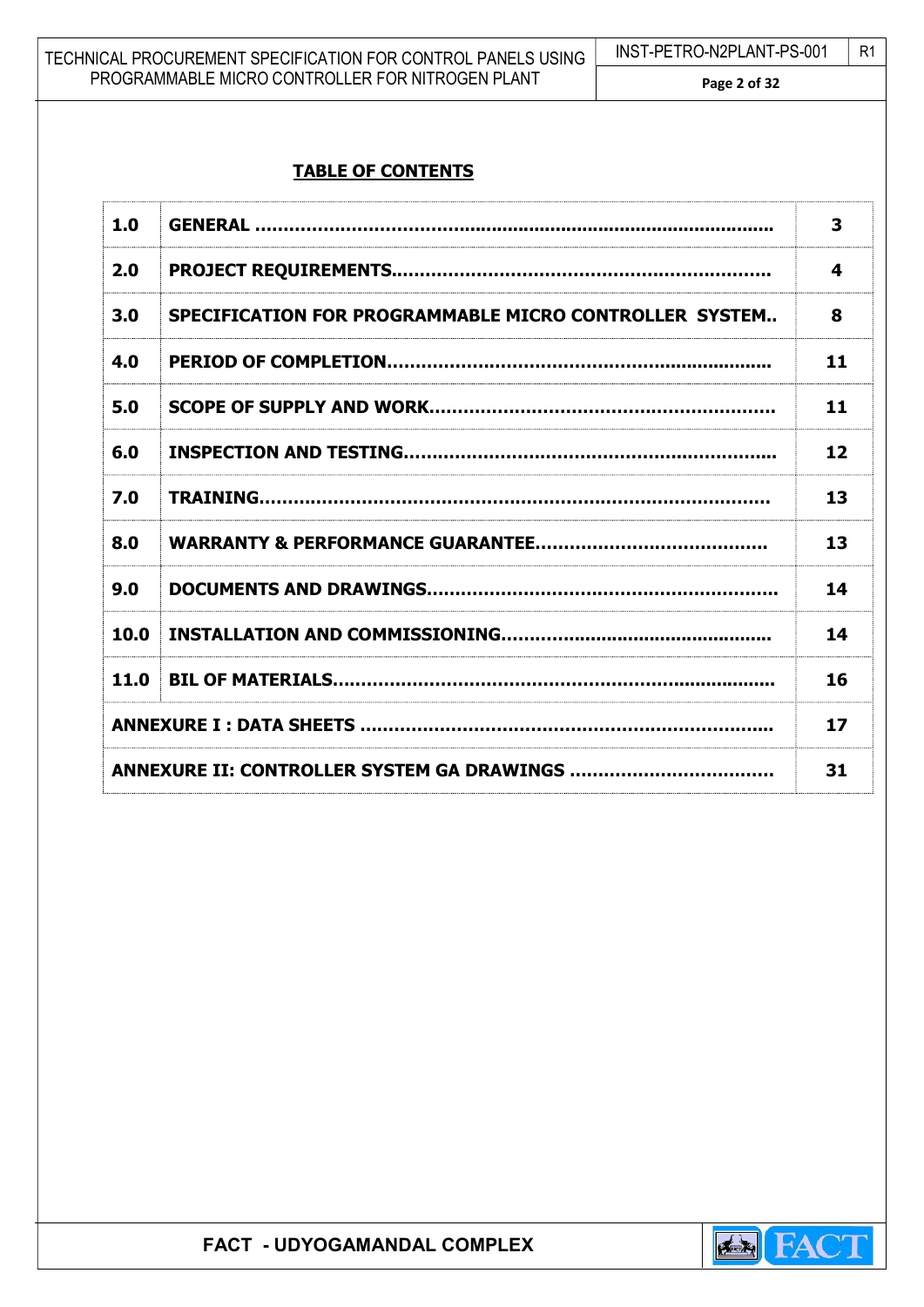#### 1.0 GENERAL

- 1.1 The Fertilisers and Chemicals Travancore Limited (herein after referred to as "FACT") is a large Central Public Sector Undertaking in Kerala, engaged in manufacture and sale of Fertilisers/ Chemicals/ Petrochemicals, Consultancy Services, Engineering Fabrication etc, with its major manufacturing units located at Udyogamandal and Ambalamugal in Kochi, Kerala.
- 1.2 FACT UC proposed to upgrade the existing relay based control and interlock system of sub sections of Nitrogen Plant in its Petrochemical Plant, viz. Instrument Air compressor system, Instrument Air drier system, Plant Air drier system and Nitrogen generation section into state of the art programmable micro controller based Interlock System.
- 1.3 This specification covers the minimum user requirements for the design, manufacture, inspection, testing, supply, Installation & commissioning and warranty services of the proposed Programmable Micro Controller based control systems with accessories for installing in Instrument Air compressor system, Instrument Air drier system, Plant Air Dryer System and Nitrogen generation section of Petrochemical Plant. The specification also covers the requirement of Documentation, Accessories, Training etc as per sections that follow. The intent of this document is to describe the minimum acceptable parameters from user point of view.
- 1.4 The entire work has to be carried out adhering to all relevant industrial standards, regulations and the best engineering practices, utilizing best quality materials and workmanship. The absence of specification on any aspect shall imply that the best engineering practices and statutory requirements shall prevail.
- 1.5 It may be noted that compliance to this document alone does not absolve the supplier from supplying a system/equipment that does not meet all the specified operating and service requirements.
- 1.6 In the event of any conflict between data given in the specification and the requirements with respect to standards/regulations, the bidder may quote as per standards/regulations. The same shall be intimated to the purchaser before the bid due date and also this is to be specifically mentioned in the technical bid.
- 1.7 Bidder is advised to visit the site and collect / obtain all details, prior to submitting the offer.
- 1.8 The specification attached herewith is the general requirement of Programmable Micro Controller system. Refer Data sheets for more details regarding specific requirements of each section with regard to interconnectivity, field system interfacing, accessories requirements, logic requirement etc. as applicable.
- 1.9 Bidder has to comply with FACT's standard rules and practices applicable for contract works.
- 1.10 The offers that are meeting the PQ Criteria will only be considered for Technical evaluation.
- 1.11 For price evaluation, the total cost including supply (Complete system for four sub sections viz. Instrument air compressor, Instrument air drier, Plant air drier and Nitrogen generation unit, Documentation, Commissioning spares, Consumables) & service part (installation & commissioning, training) of total Programmable Micro Controller based system will be considered.

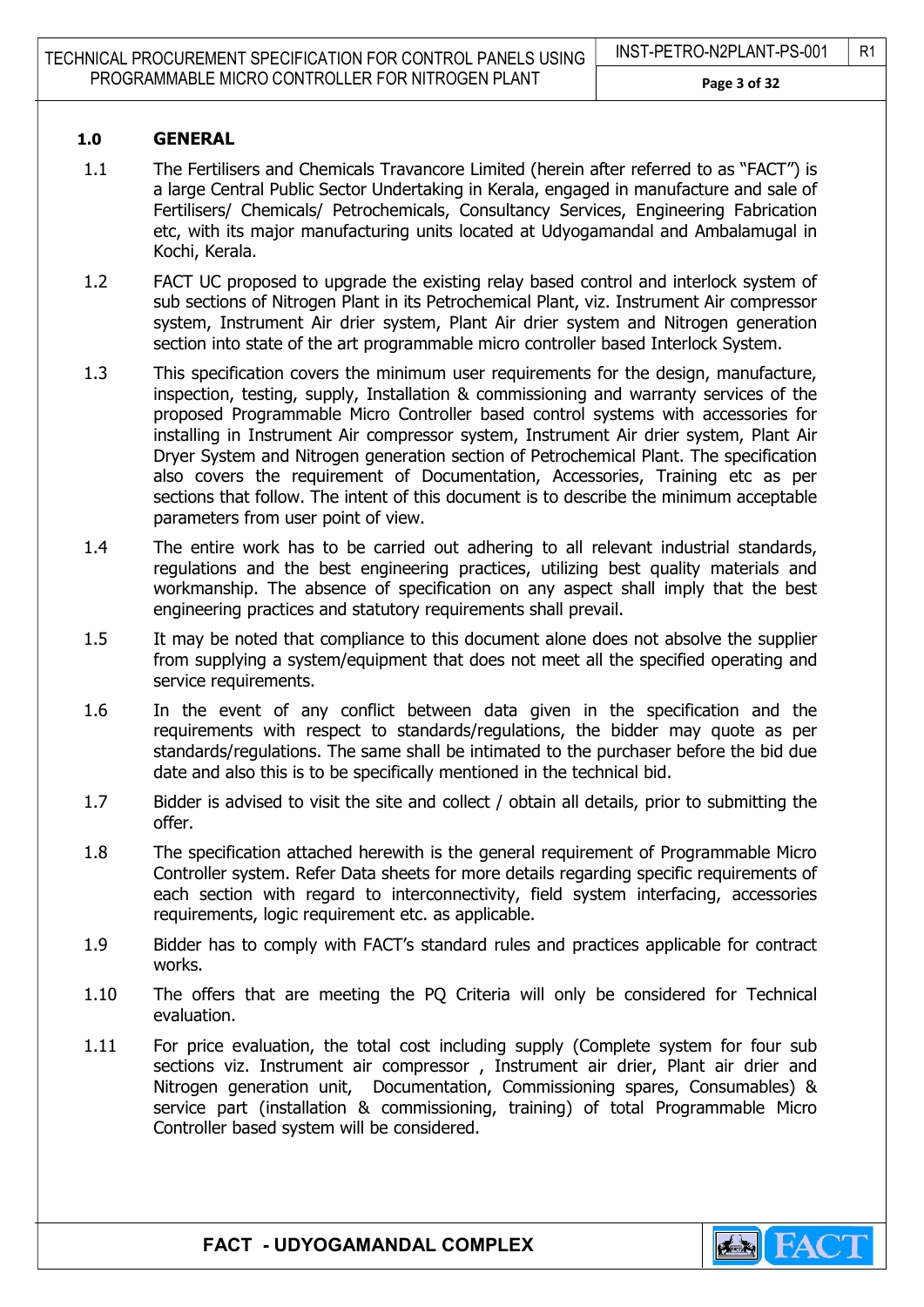#### 2.0 PROJECT REQUIREMENTS

#### 2.1 SYSTEM PHILOSOPHY

- 2.1.1 FACT intents to upgrade the existing relay based Control Panels of Instrument Air compressors, Instrument Air drier, Plant Air Dryer and Nitrogen generation section of Nitrogen plant in Petrochemical Plant with state of the art Programmable Micro Controller based Control Panel.
- 2.1.2 Each system shall be independent and self standing with respect to its desired functionality. Each system shall have independent hardware and software programs.

Bidder shall provide necessary accessories required for meeting the specified functionality of each system. All components shall be of reputed make only. Alarm Annunciator shall be of GIC /Honeywell/Minilec.

- 2.1.3 Proper lugs and cross ferrules shall be used for wiring and cabling. Any power looping at panel instrument side is not permitted. For looping of signals/power, proper connectors or looping jumpers to be used, looping of cables with joint crimping of two cables or termination of two wires in same terminal is not permitted.
- 2.1.4 Refer data sheets and GA drawings attached for more details regarding specific requirements of each section as applicable. The operational requirements of each system shall be as follows.
- 2.1.5 Circuit breaker, Push buttons, Lamps, terminals etc. shall be of Siemens/Schenider/ Legrand/ ABB/Telemechanique/Connectwell/Phoenix.

#### 2.2 Instrument Air compressor system

Reference Date sheet no. INST-PETRO-N2PLANT-DA-001 and GA Drawing no. INST-PETRO-N2PLANT-DWG-001.

- 2.2.1 The Instrument Air compressor system consists of three Air compressors viz Compressor A, B & C. Independent relay based control system for each compressor is housed in a single control panel located in Nitrogen Plant Control room. The control panel is installed with necessary indication lamps, push buttons, selector switches and a common Alarm annunciator for the safe startup, continues operation and safe shutdown of each compressors.
- 2.2.2 It is proposed to replace the existing control panel covering all components with new control panel housed with three independent standalone Programmable Micro Controller based interlock system, a common Alarm Annunciator and required indication lamps & Push buttons.

| SI <sub>No</sub> | Description                                                                     | Qty    | <b>Remarks</b> |
|------------------|---------------------------------------------------------------------------------|--------|----------------|
| 1                | Control panel                                                                   | 1 no   |                |
| 2                | Programmable Micro Controller based<br>system (3 independent system+1<br>spare) | 1 set  |                |
| 3                | Alarm Annunciator                                                               | 1 no   |                |
| 4                | Push buttons                                                                    | 18 nos |                |

2.2.3 Following are the list of major components envisaged in the new system.

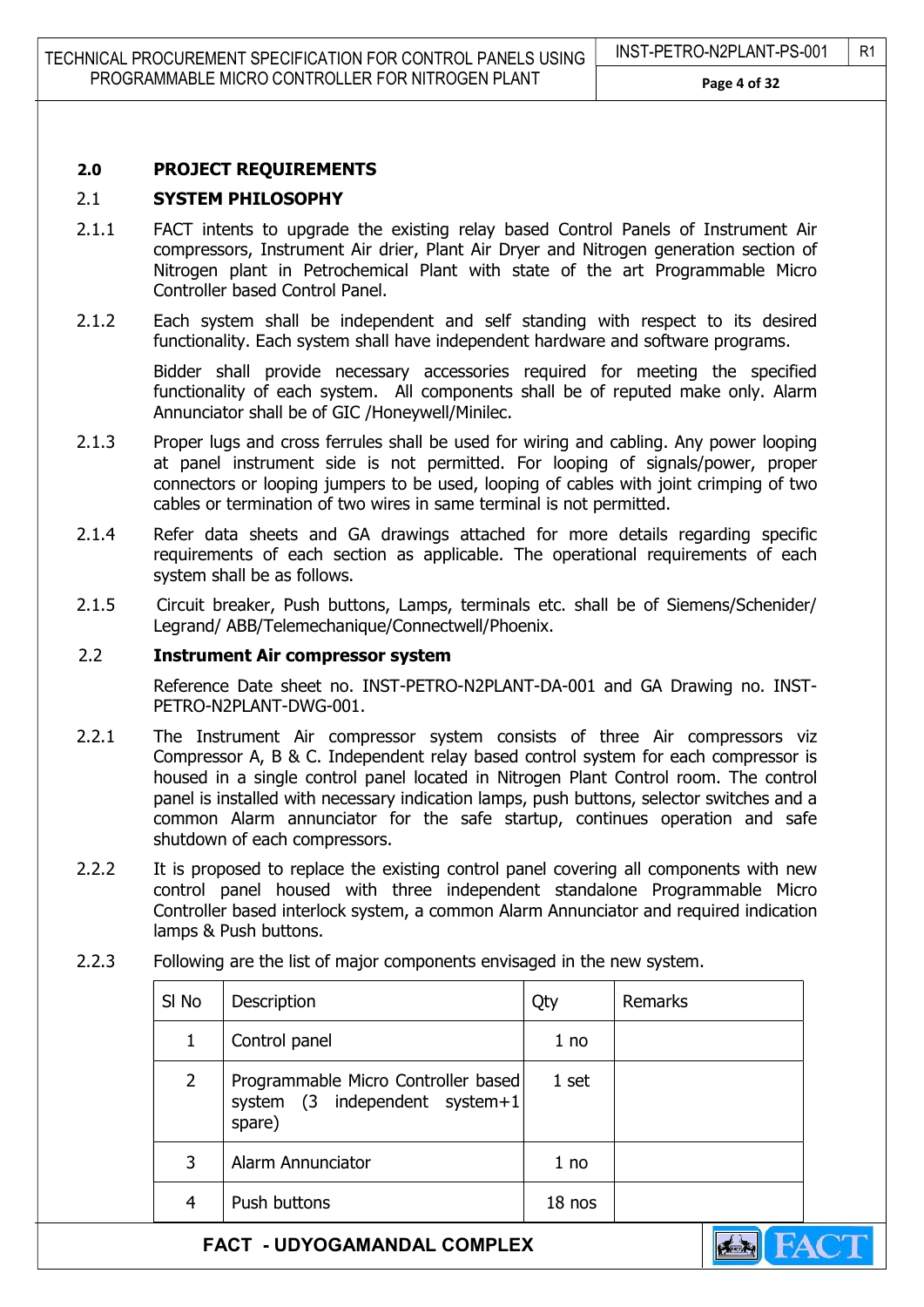#### TECHNICAL PROCUREMENT SPECIFICATION FOR CONTROL PANELS USING PROGRAMMABLE MICRO CONTROLLER FOR NITROGEN PLANT

INST-PETRO-N2PLANT-PS-001 | R1

Page 5 of 32

| 5              | Indication lamps                                                                                                                | 27 nos  |  |
|----------------|---------------------------------------------------------------------------------------------------------------------------------|---------|--|
| 6              | <b>Selector Switches</b>                                                                                                        | 3 Nos   |  |
| 6              | <b>Trip Amplifiers</b>                                                                                                          | 6 Nos   |  |
| $\overline{7}$ | Compressor loading/unloading<br>solenoid valves, ASCO, 110 V AC, 3<br>way, $1/2$ " Port.                                        | 4 Nos   |  |
| 8              | Accessories – Relays, MCB, Cable<br>Glands, Terminals, lugs, ferrules,<br>cable duct, DIN Rail, other wiring<br>accessories etc | $1$ lot |  |

- 2.2.4 The control panel shall be free standing type with top cable entry. The panel shall have doors at back side, the panel shall house all components required for implementing the interlock system of three Instrument Air compressors.
- 2.2.5 The panel shall be provided with necessary illumination, utility socket, cooling fan, dust filter etc. The panel is proposed to be installed inside the existing Nitrogen Plant Air conditioned control room after removing the existing panel. The field cables and power supply cables (around 25 nos.) shall be removed from existing panel and glanded and terminated in the new panel.
- 2.2.6 Bidder has to provide a common incomer MCB (Redundant) for Power supply termination. Further distribution to all other components shall be in vendor's scope.
- 2.2.7 The interlocks of each compressor need to be implemented in each Programmable Micro Controller with its I/Os and the total integrated system shall be housed in the control panel. Each Programmable Micro Controller system shall be provided with power supply isolators and each system shall work independent to each other in all respects.
- 2.2.8 It shall be possible to isolate and remove each Programmable Micro Controller and its accessories from service without affecting the operation of other units.
- 2.2.9 Provision for Installation of three Ammeters to be provided in the Panel. The Ammeters shall be supplied by FACT at the time of Installation & commissioning. Necessary wiring shall be in vendor's scope.
- 2.2.10 Trip Amplifiers: Six nos. of P&F trip Amplifiers to be supplied and installed in the new panel for termination of temperature signals from Compressors. The relay contact of these trip amplifiers shall be wired to the Programmable Micro Controller system for interlocking purpose.
- 2.2.11 The scope of work include disconnecting field cables from existing panel, removal of panel, installation of new panel, termination of removed cables, loop testing from field and commissioning. Any re-glanding, if required to be done by the bidder.

#### 2.3 Instrument Air drier system

Reference Date sheet no. INST-PETRO-N2PLANT-DA-002 and GA Drawing no. INST-PETRO-N2PLANT-DWG-002.

2.3.1 The Instrument Air Drier system consists of a dedicated single local control panel for its operation and control. The system is installed with necessary indication lamps and push

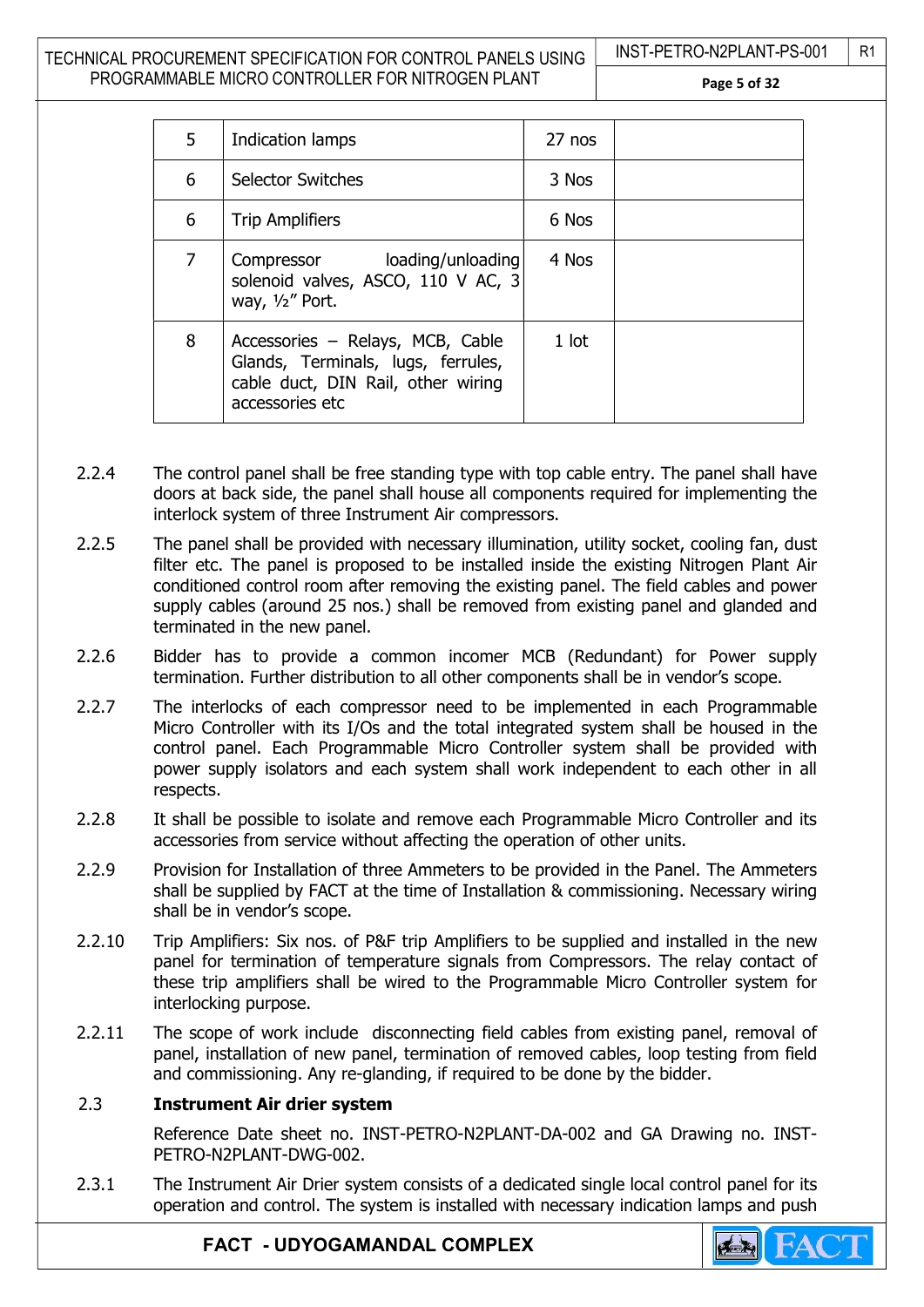buttons for the safe startup, continues operation and safe shutdown of the unit. The system is provided with an electronic hooter for alarming of any cyclomatic failure.

2.3.2 It is proposed to install the new wall mounting type control panel housed with Programmable Micro Controller based Interlock system with indicating lamps, push buttons, selector switch, Panel indicators etc.

| SI No          | Description                                                                                                                     | Qty      | <b>Remarks</b> |
|----------------|---------------------------------------------------------------------------------------------------------------------------------|----------|----------------|
| 1              | Control panel                                                                                                                   | 1 no     |                |
| $\overline{2}$ | Programmable Micro Controller based<br>system                                                                                   | 1 set    |                |
| 3              | Push buttons                                                                                                                    | 2 nos    |                |
| 4              | Indication lamps                                                                                                                | $12$ nos |                |
| 5              | <b>Selector Switches</b>                                                                                                        | 4 Nos    |                |
| 6              | Temperature Indicator                                                                                                           | 2 Nos    |                |
| $\overline{7}$ | Accessories - Relays, MCB, Cable<br>Glands, Terminals, lugs, ferrules,<br>cable duct, DIN Rail, other wiring<br>accessories etc | $1$ lot  |                |

2.3.3 Following are the list of components envisaged in the new system.

- 2.3.4 The Programmable Micro Controller system for the drier shall have soft retentive timers with setting up to 24 Hrs. are needed for the operation of the unit.
- 2.3.5 The control panel shall be of wall mounting type with bottom cable entry. The panel shall have door at front side, the panel shall house all components required for implementing the interlock system of Instrument Air Drier system. The field cables and power supply cables (around 10 nos) shall be removed from existing panel and glanded and terminated to the new panel.
- 2.3.6 The scope of work include disconnecting field cables from existing panel, removal of panel, installation of new panel, termination of removed cables, loop testing from field and commissioning. Any re-glanding, if required to be done by the bidder.
- 2.3.7 The panel shall be of suitable for external installation at field near to the Instrument Air drier.

#### 2.4 Plant Air Dryer System

Reference Date sheet no. INST-PETRO-N2PLANT-DA-003 and GA Drawing no. INST-PFTRO-N2PLANT-DWG-002.

- 2.4.1 The Plant Air Drier system consists of a dedicated single local control panel for its operation and control. The system is installed with necessary indication lamps and push buttons for the safe startup, continuous operation and safe shutdown of the unit. The system is provided with an electronic hooter for alarming of any cyclomatic failure.
- 2.4.2 It is proposed to install the new wall mounting type control panel housed with Programmable Micro Controller based Interlock system with indicating lamps, push buttons, selector switch, Panel indicators etc.

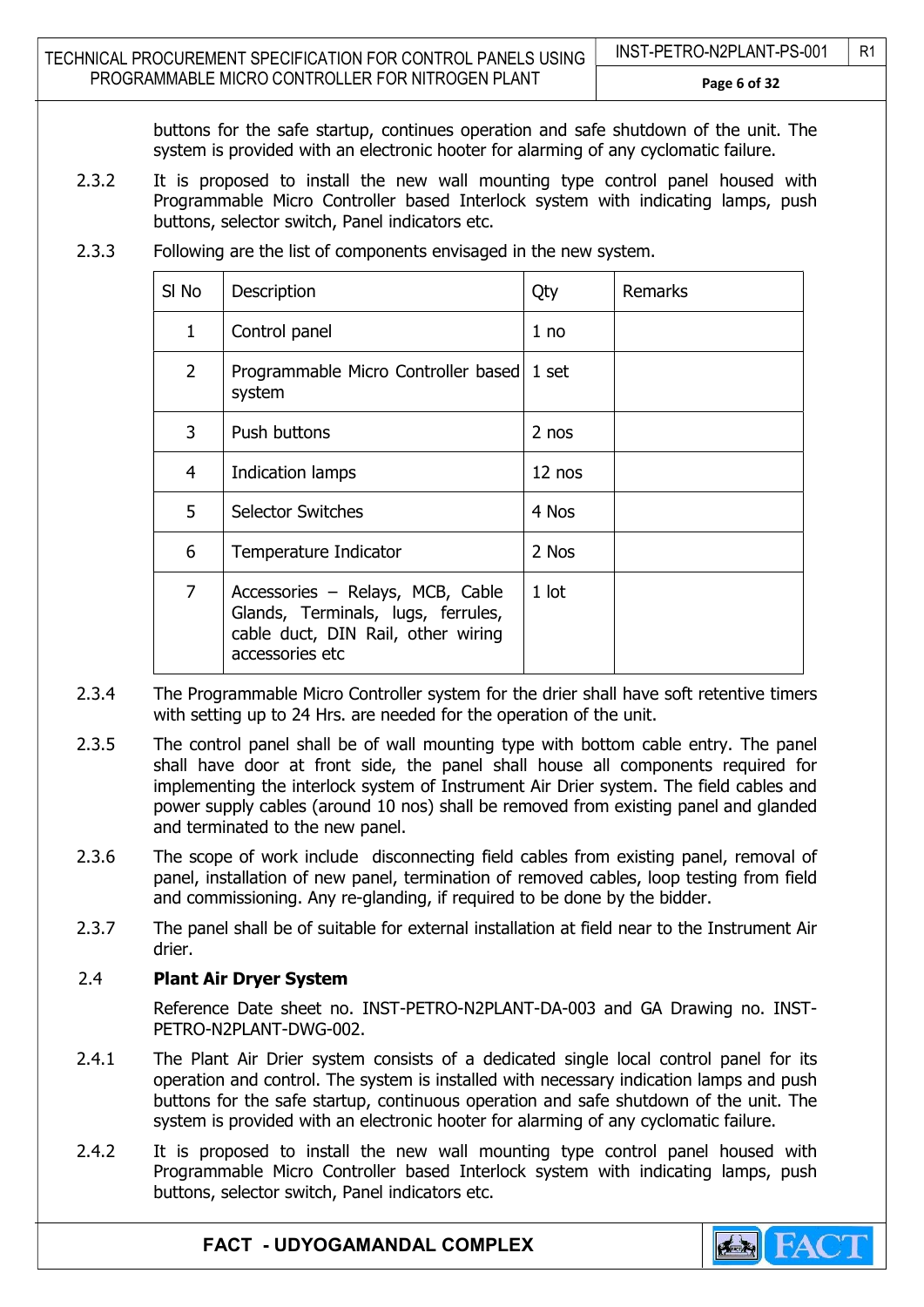#### 2.4.3 Following are the list of components envisaged in the new system.

| SI No          | Description                                                                                                                     | Qty     | <b>Remarks</b> |
|----------------|---------------------------------------------------------------------------------------------------------------------------------|---------|----------------|
| 1              | Control panel                                                                                                                   | 1 no    |                |
| $\overline{2}$ | Programmable Micro Controller based<br>system                                                                                   | 1 set   |                |
| 3              | Push buttons                                                                                                                    | 2 nos   |                |
| 4              | Indication lamps                                                                                                                | 12 nos  |                |
| 5              | Selector switches                                                                                                               | 4 Nos   |                |
| 6              | Temperature Indicator                                                                                                           | 2 Nos   |                |
| $\overline{7}$ | Accessories - Relays, MCB, Cable<br>Glands, Terminals, lugs, ferrules,<br>cable duct, DIN Rail, other wiring<br>accessories etc | $1$ lot |                |

- 2.4.4 The Programmable Micro Controller system for the drier shall have soft retentive timers with setting up to 24 Hrs. are needed for the operation of the unit.
- 2.4.5 The control panel shall be of wall mounting type with bottom cable entry. The panel shall have door at front side, the panel shall house all components required for implementing the interlock system of Plant Air Drier system. The field cables and power supply cables (Around 10 nos) to be removed from existing panel, glanded and terminated to the new panel.
- 2.4.6 The scope of work include disconnecting field cables from existing panel, removal of panel, installation of new panel, termination of removed cables, loop testing from field and commissioning. Any re-glanding if required to be done by the bidder.
- 2.4.7 The panel shall be of suitable for external installation at field near to the Instrument Air drier.

#### 2.5 Nitrogen generation section

Reference Date sheet no. INST-PETRO-N2PLANT-DA-004 and GA Drawing no. INST-PFTRO-N2PLANT-DWG-002.

- 2.5.1 The Nitrogen Generation section of Nitrogen Plant is installed with a dedicated control panel housing variety of electronic instruments and analyser and a relay based Interlock system for its sequential and logical operation and control. An alarm Annunciator is installed for annunciation of any process/system alarms.
- 2.5.2 It is proposed to retain the existing control panel with electronic instruments as such and to replace the existing relay based interlock system with a Programmable Micro Controller based interlock system. Also new alarm annunciator shall be mounted on the existing cut out with suitable modification, if any required after removing the existing alarm Annunciator. New electronic hooter shall be provided, mounted suitably and terminated along with new Annunciator. Its mounting and wiring shall be in Bidder's scope.

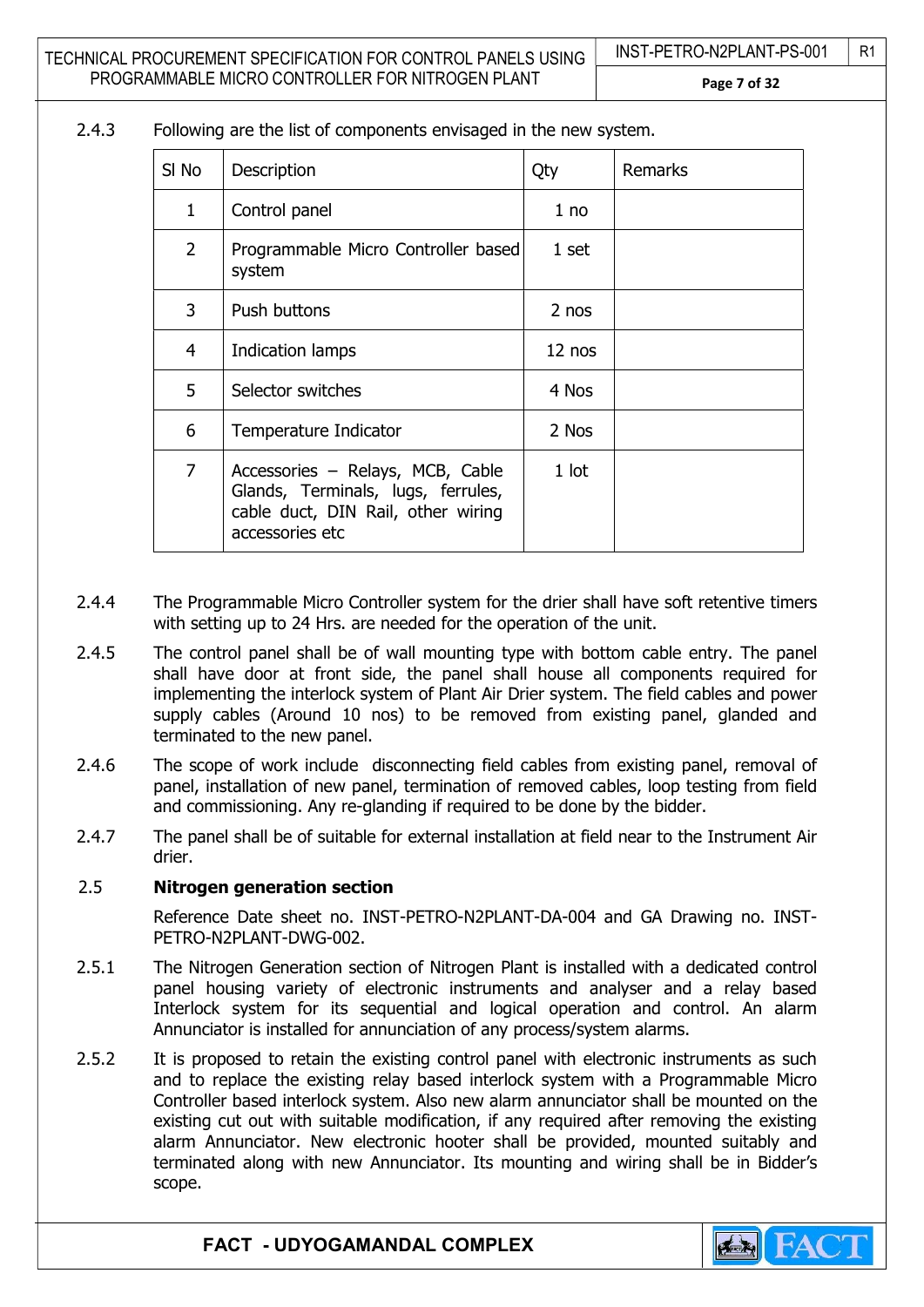Page 8 of 32

2.5.3 Following are the list of components envisaged in the new system.

| SI No          | Description                                                                                                                     | Qty             | Remarks |
|----------------|---------------------------------------------------------------------------------------------------------------------------------|-----------------|---------|
| $\mathbf{1}$   | Programmable<br>Micro Controller<br>based system mounted on a<br>mounting plate                                                 | 1 set           |         |
| $\overline{2}$ | Alarm Annunciator                                                                                                               | 1 <sub>no</sub> |         |
| 3              | Push buttons                                                                                                                    | 3 nos           |         |
| 4              | Indication lamps                                                                                                                | 3 nos           |         |
| 5              | <b>Trip Amplifiers</b>                                                                                                          | 6 Nos           |         |
| 6              | Accessories - Relays, MCB, Cable<br>Glands, Terminals, lugs, ferrules,<br>cable duct, DIN Rail, other wiring<br>accessories etc | $1$ lot         |         |

- 2.5.4 The Programmable Micro Controller system shall be assembled on a mounting plate of suitable size so that the same shall be mounted inside the existing panel after removing the existing relay base system. The field cables shall be disconnected from the existing system and shall be connected to the new system with new ferrules and lugs.
- 2.5.5 The Alarm annunciator need to be disconnected from the system, removed from panel, new Alarm annunciator need to be fixed and connected back. Necessary interconnecting cables, ferules etc shall be in vendor's scope.
- 2.5.6 In case of Programmable Micro Controller system for Nitrogen generating section, the existing input and output termination strips and DIN rail shall be replaced with new fused terminal strips and DIN rail. Also the field cable with new lugs and ferrules shall be terminated. The cables for connecting field terminal strips in the panel to the supplied mounting plate shall be supplied and terminated by bidder. Six numbers trip amplifiers shall be mounted, configured and terminated to the Programmable Micro Controller inputs. Existing alarm annunciator shall be removed and new alarm annunciator is to be fixed with required modification and wiring.
- 2.5.7 Trip Amplifiers: Six nos. of P&F trip Amplifiers to be supplied and installed along with the Programmable Micro Controller system for termination of temperature signals from field Heater units. The relay contact of these trip amplifiers shall be wired to the Programmable Micro Controller system for interlocking purpose.

#### 3.0 SPECIFICATION FOR PROGRAMMABLE MICRO CONTROLLER SYSTEM

The following guidelines detail the minimum requirements of the Programmable Micro Controller system.

#### 3.1 GENERAL:

3.1.1 The Programmable Micro Controller shall be a Programmable Logic Controller with Power supply, Processor and I/O units. The base unit shall be expandable by adding modules.

INST-PETRO-N2PLANT-PS-001 | R1

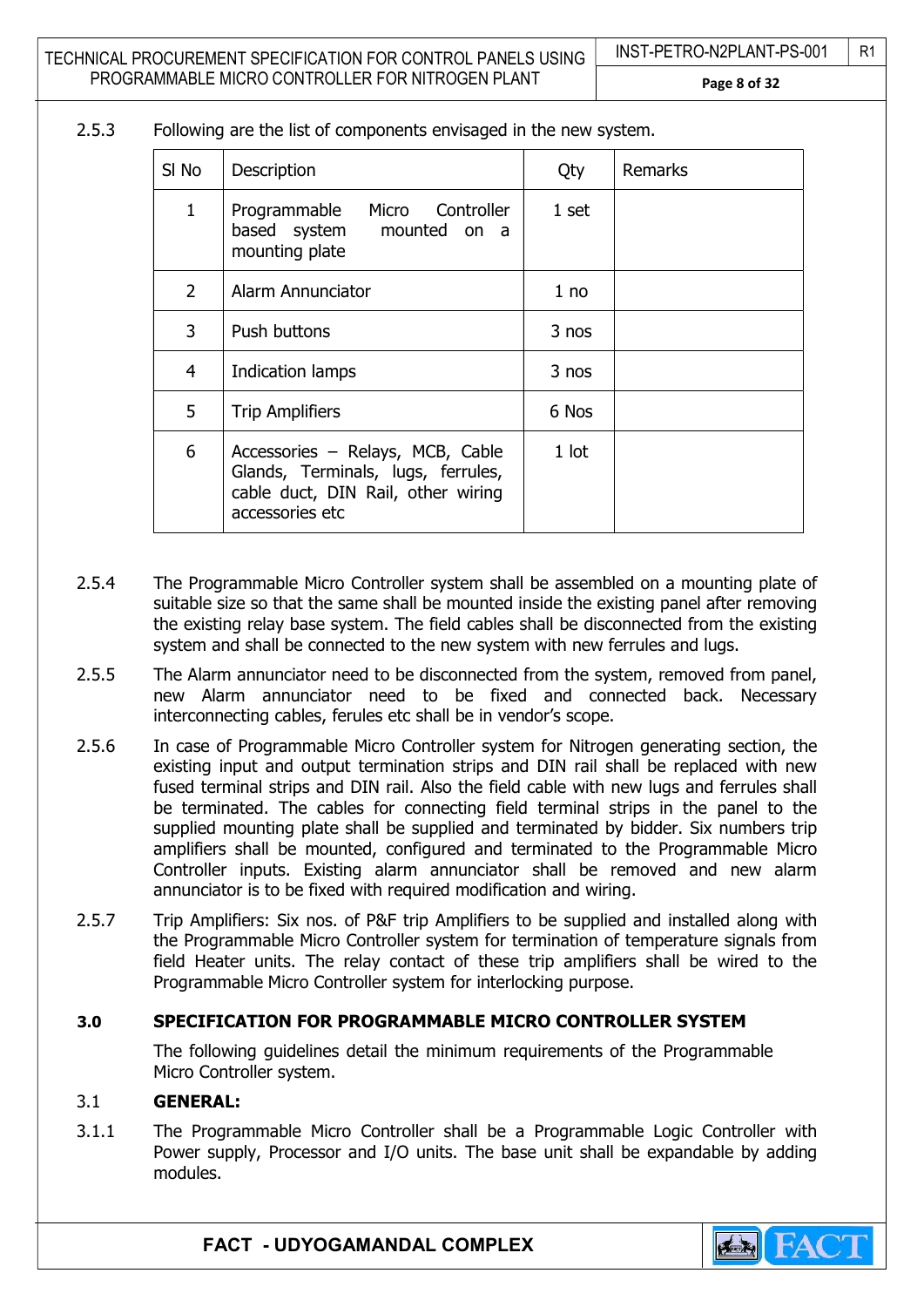TECHNICAL PROCUREMENT SPECIFICATION FOR CONTROL PANELS USING PROGRAMMABLE MICRO CONTROLLER FOR NITROGEN PLANT

- 3.1.2 Same make and model controllers of Omron/Siemens/Allen Bradly/Schneider need to be supplied for all units viz. Instrument compressor panel, Instrument Air drier system, Plant air drier system and Nitrogen generation unit.
- 3.1.3 The system shall have high noise immunity in order to ensure safe and reliable operation when subjected to RFI and EMI disturbances expected in normal plant operation.
- 3.1.4 The system shall have a data protection scheme for the preservation of data during the power outage and this shall be automatic.
- 3.1.5 Vendor has to engineer all the Interlocks, sequence of operations for safe operation of the system. The final logic diagram shall be handed over to the successful bidder during engineering stage.
- 3.1.6 The Programmable Controller system shall be operational under the worst operating conditions like Voltage variation more than +10%, Frequency variation more than +3%, Ambient temperature up to 45 deg C and relative humidity up to 95%.
- 3.1.7 The Power supply for the Programmable Controller shall be 110 V AC +/- 10%, 50 Hz +/- 3%. If DC power supply model is offered separate power supply shall be provided.
- 3.1.8 A spike protection device to be added in all systems in order to protect the components from lighting spikes and power supply spikes.
- 3.1.9 Separate MCBs shall be provided for each Programmable Logic Controller system for AC and DC power.

#### 3.2 PROCESSOR

- 3.2.1 The processor shall have the capability to handle arithmetic, logical, sequential, comparison, timing and counting functionalities and analog signals. The Application program and data memory shall be non-volatile and EEPROM/Flash memory shall be available for application and data storage. The storage shall be automatic.
- 3.2.2 The retentive timers and clock functions shall be available for batch operation.

#### 3.3 INPUT and OUTPUT SYSTEM

- 3.3.1 Omron interposing relays to be provided for all digital inputs and digital outputs. All interposing relays shall be with two Change-over contacts. All input and output interposing relays shall be wired to Programmable Logic Controller, alarm annunciator, Input TB, output TB, LED lamps with proper lugs and cross ferrules according to the requirements. All spare contacts, if any shall also be wired up to the terminal blocks. The interposing relays shall be of DIN rail mountable type with suitable mounting base units.
- 3.3.2 All field input contacts are to be potential free. The interrogation voltage to the field switches shall be 110V AC.
- 3.3.3 For all inputs and Outputs Interposing relays to be provided. For DC Interposing relays, flyback diodes to be provided for the protection against induced surge voltage. Interposing relays shall be individual relays and not relay boards.
- 3.3.4 The power supply for the Digital out puts from Programmable Logic Controller shall be 24 V DC. For field Solenoid valve Energisation 110 V AC is required and the same shall be wired through the output interposing relays.
- 3.3.5 All field terminals (DI/DO) are to be provided with fuses and shall have fuse blown indication. Each field signal shall be provided with two terminals. The power looping can be done at panel side only for the safe isolation of field devices.

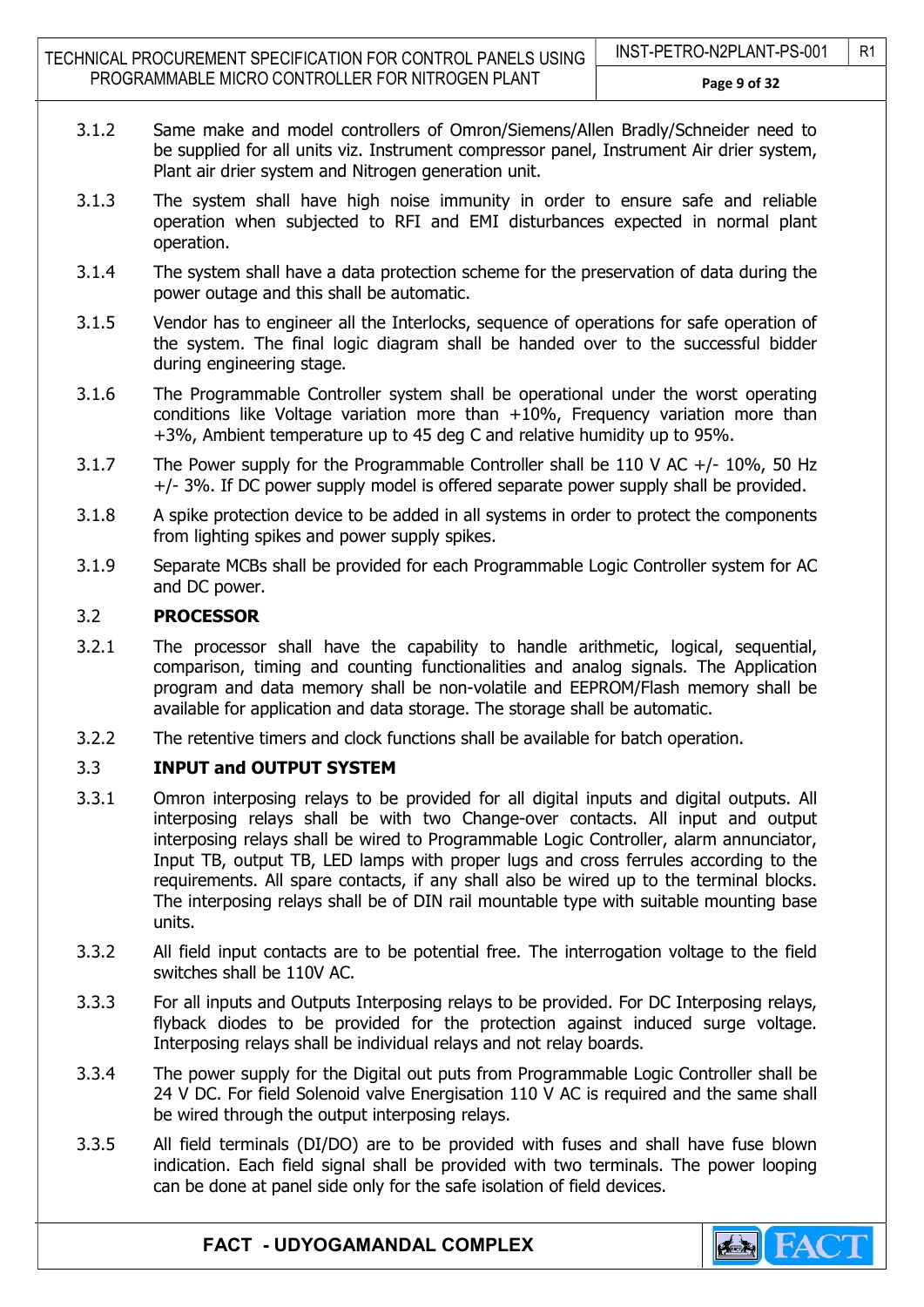- 3.3.6 Each I/O shall be protected against the reversal of polarity and shall be provided with filters to filter out any noise in the input line.
- 3.3.7 Each I/O channels shall have a LED per channel to indicate the status of input / output. The interposing Relays shall be provided with LED for status indication.

### 3.4 SYSTEM SOFTWARE REQUIREMENTS

- 3.4.1 The basic programming language for Programmable Controller shall be Ladder diagram. However it is preferable to have other languages such as FBD, STL, SFC etc.
- 3.4.2 The application software shall be modified at site, if sequence of operation needs changes as per site requirement during the commissioning.
- 3.4.3 Functions, sequence of operations and details of control scheme for safe operation of the system shall be furnished as a part of software.
- 3.4.4 The complete software package shall be provided with two backup DVD. This shall include all application software and complete documentation of the project.

#### 3.5 PROGRAMMER UNIT

The Programmable Controller shall be provided with a portable programmer unit common for all Controllers. The programmer shall be a Laptop loaded with the required software. The programmer unit shall have min. 15" display, Dell or equivalent make, with all accessories and interconnecting cables, latest windows operating system and have following features.

- 3.5.1 Programmer shall have all diagnostic features and troubleshooting functions. It shall have I/O forcing functions. Forced/masked I/O list shall be available.
- 3.5.2 The programming terminal shall display logic and/or ladder diagram indicating signal flow and shall show description and status of each contact. It shall also be possible to display process alarms and diagnostic messages as and when they appear. Further it shall also be able to display I/O map in a user defined format.
- 3.5.3 It shall also be able to display process dynamic interlock sequences. It shall also be possible to start/stop the machinery indicated on the sequence diagram. All such displays shall be user configurable.
- 3.5.4 The software shall include all programs for the Programmable Logic Controller, which is required to perform all Programmable Logic Controller functions including communication and self-diagnostics.
- 3.5.5 One number of licensed programming software in CD/DVD shall be supplied along with Programmable Logic Controller system.

#### 3.6 SPARE PARTS AND CONSUMABLES

- 3.6.1 Mandatory spares: One number standalone Controller mounted on Instrument Compressor Panel need to be supplied as standby spare.
- 3.6.2 Commissioning spares: All commissioning spares required for Installation, testing and commissioning of Programmable micro controller system shall be in the scope of vendor. In addition to that following consumables shall be supplied by the vendor along with the system.
	- Fuses and Terminals 25 nos of each type.
	- $MCB's$  5 nos.
	- Relays 20 nos of each type

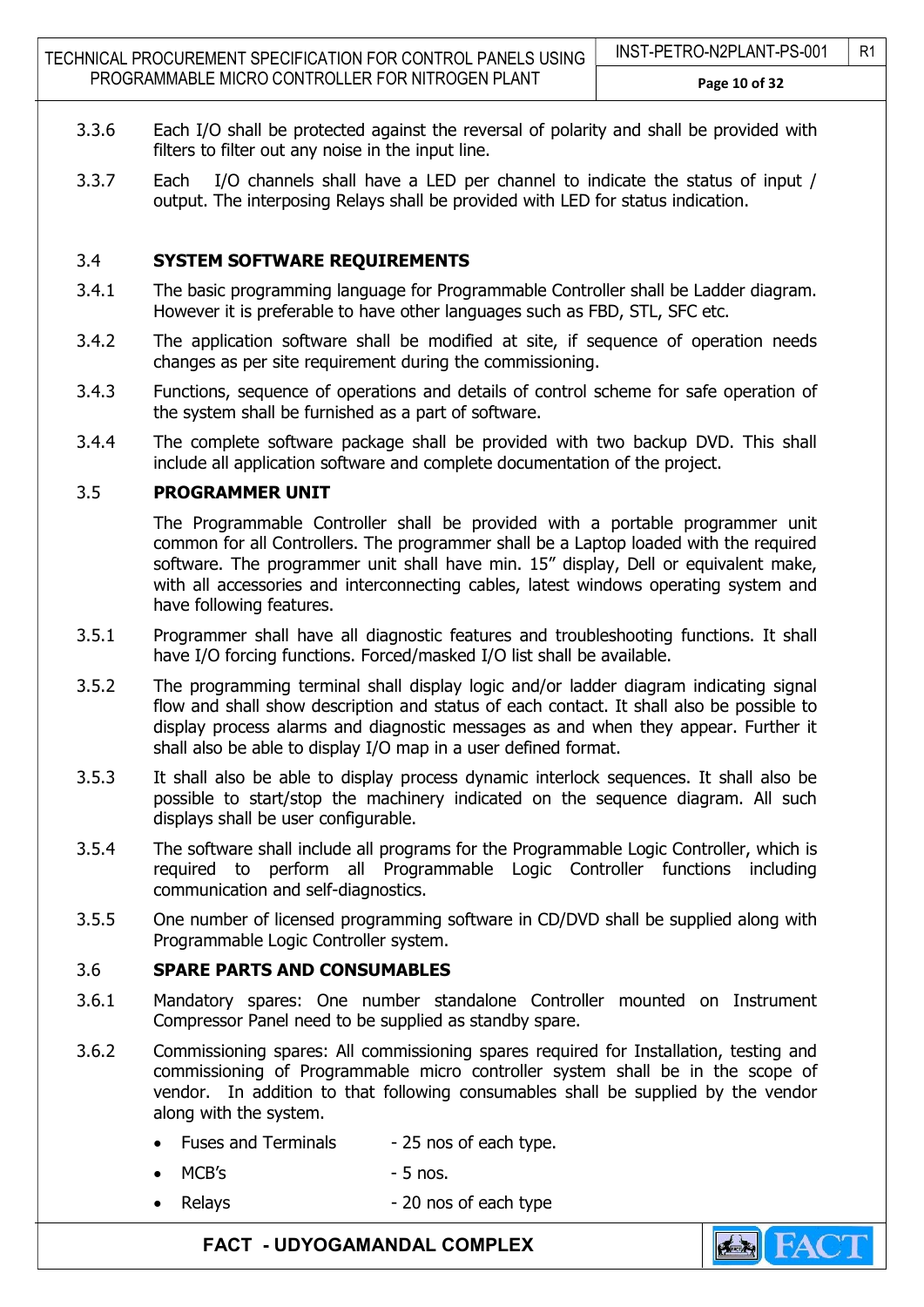- LED lamps 10 nos
- Push button  **10 nos**

## 4.0 PERIOD OF COMPLETION

- 4.1 Bidder shall submit relevant drawings within two weeks after placement of PO. FACT will communicate comments, if any within seven working days through e-mail.
- 4.2 Bidder shall complete the supply of the Programmable micro controller system with accessories as per TPS within 16 weeks from the date of issue of LOI/PO. The delivery period is inclusive of drawing approval, if any.
- 4.3 Installation and commissioning Programmable micro controller system with accessories shall be completed within six weeks from the date of site clearance (work-to-proceed notice) by FACT.
- 4.4 For delay in supply and completion of installation activities, liquidated damages / penalty, as applicable shall be imposed as per terms of the enquiry/PO.

#### 5.0 SCOPE OF SUPPLY AND WORK

#### 5.1 BIDDER'S SCOPE OF SUPPLY AND WORK:

Scope of supply and work shall include but not limited to the following:

- i. Design, manufacture, programming, inspection, testing, supply, installation and commissioning of independent Programmable micro controller based control system for Instrument Air compressor systems, Instrument Air Drier system, Plant Air Drier System and Nitrogen generation section with its required accessories as per the enquiry and specification/data sheets.
- ii. Packing, forwarding, transportation, transit insurance, moving and handling at site, un-packing etc of the complete equipment shall be under the scope of the bidder. Lifting equipments and vehicles shall be made available depending upon availability inside the company premises.
- iii. Removal of existing control panel of Instrument Air compressor systems and relay box from Nitrogen generation section. Disconnecting existing cables for the removed panels and retained panels (Instrument air drier system and Plant air drier system Panel), preparation of necessary termination drawings during disconnection, transportation of removed items to scrap yard or suitable location as instructed by Engineer-in-charge of FACT.
- iv. Installation of new panel for Air compressor system, Instrument air drier system and Plant air drier system and mounting of Programmable micro controller fixed mounting plate & alarm annunciator in the existing panel of Nitrogen generating section, cable glanding, wiring and termination of power, interconnecting cables and signal cables, field-testing, loop checking and commissioning of the complete system.
- v. All Site Support & Technical Assistance for successful installation, erection and commissioning of Programmable micro controller system covered in this specification.
- vi. Program modification at site for the process requirements.
- vii. Commissioning spares and consumables during commissioning of the system.
- viii. Drawings and documents as specified.
- ix. Training for FACT personnel at site.

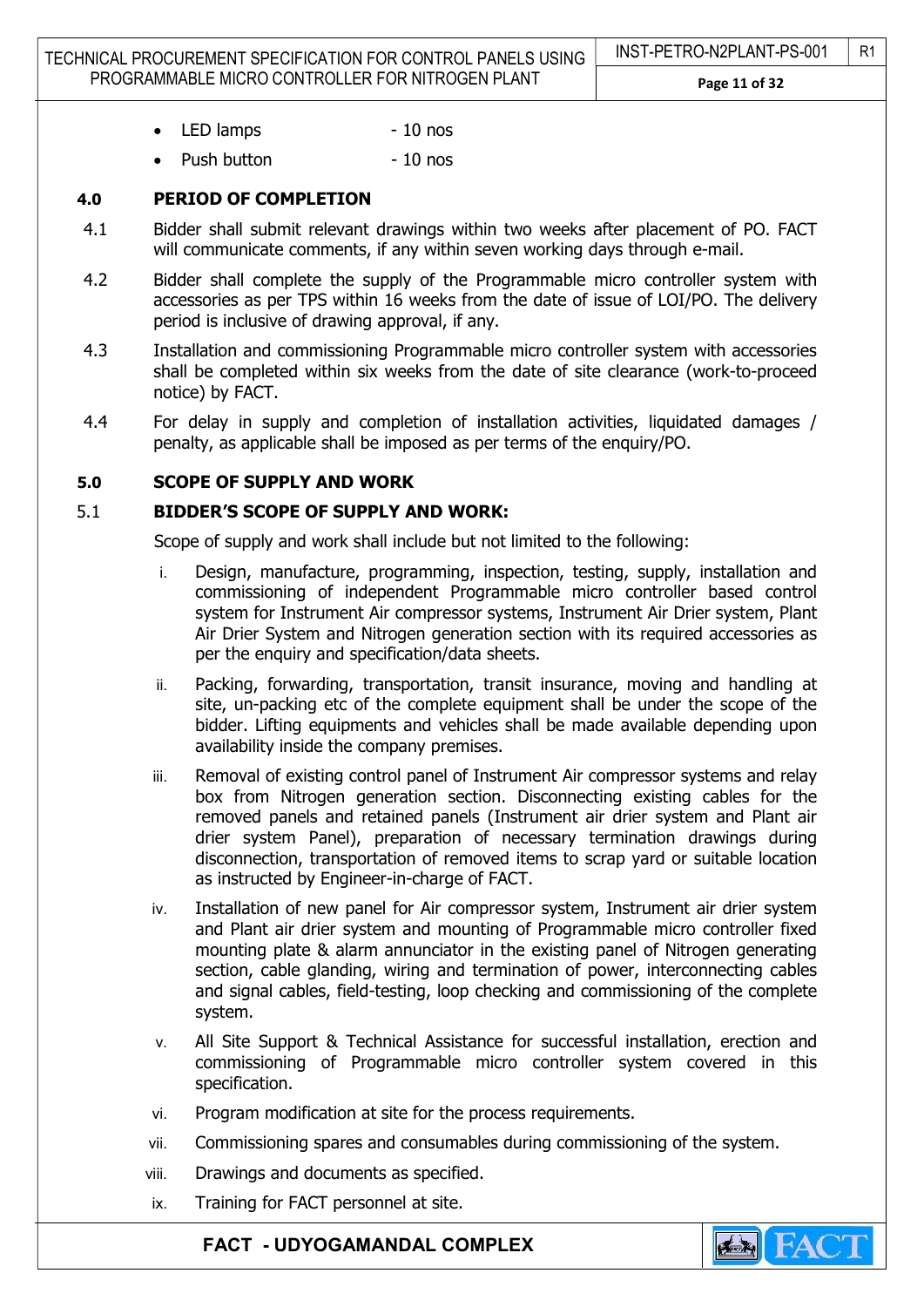- x. The bidder shall arrange to collect / obtain data/details from the site required for design/configuration of the system by deputing their engineers.
- xi. Accommodation and travel of bidder's personnel deputed to the site for all purposes in connection with this work including warranty period shall be under bidder's scope.
- xii. Special tools, if any required during installation & commissioning.

#### 5.2 ITEMS UNDER PURCHASER'S SCOPE

- 5.2.1 FACT will provide one no. 110 V AC, UPS and 230 V AC Non-UPS power supply at each Programmable micro Controller panel.
- 5.2.2 Provision for mounting Programmable micro controller system for Instrument Air compressor systems, Instrument Air drier system, Process Air Drier System and Nitrogen generation section at each location.

#### 6.0 INSPECTION AND TESTING

- 6.1 Inspection and tests shall be carried out for the entire system in order to ensure conformity to standards & specifications, system performance and that it meets requirements as stipulated in TPS.
- 6.2 Bidder shall test and confirm the functional integrity of the system hardware and software prior to dispatch. The test certificate shall be submitted for review and verification by the purchaser. No material or equipment shall be dispatched until all required tests are successfully completed and the test certificates duly verified by the purchaser.
- 6.3 Pre-Dispatch-Inspection (PDI) shall be done jointly by bidder and purchaser's representative at bidder's facility / factory for the complete system with all accessories as specified in this specification. Facility and necessary arrangements for successful completion of PDI covering all operational & performance aspects of the offered system shall be in the scope of the bidder. The bidder shall inform the purchaser two weeks prior to the commencement of inspection after completion of internal inspection of the complete system as specified in the enquiry. The bidder shall submit the procedure for PDI and results of internal inspections for Purchaser's review well in advance before giving intimation for commencement of PDI. The accommodation and conveyance of the purchaser's representative during the period of inspection shall be under FACT scope. If the internal tests conducted by the bidder are found satisfactory to the purchaser, the PDI can be cancelled at the discretion of the purchaser.
- 6.4 **Site Acceptance Test (SAT)** shall be done, jointly by the bidder and the purchaser, after system installation and commissioning. When the Programmable micro controller systems are completely assembled, this shall be subject to inspection by the Purchaser's representatives. The testing shall be carried out to ensure functional integrity of all hardware and software supplied. Bidder must initiate the remedial action in case unsatisfactory operation of any equipment or item is observed during this testing with intimation to Engineer-in-Charge. A detailed report shall be prepared on the tests and the final takeover of the system shall be based on the conformity to the specifications and functions specified.
- 6.5 All equipment shall be inspected thoroughly by bidder and Purchaser at site. The tests, as a minimum, shall include:
	- i. Hardware verification as per packing list.
	- ii. Visual and mechanical checking.

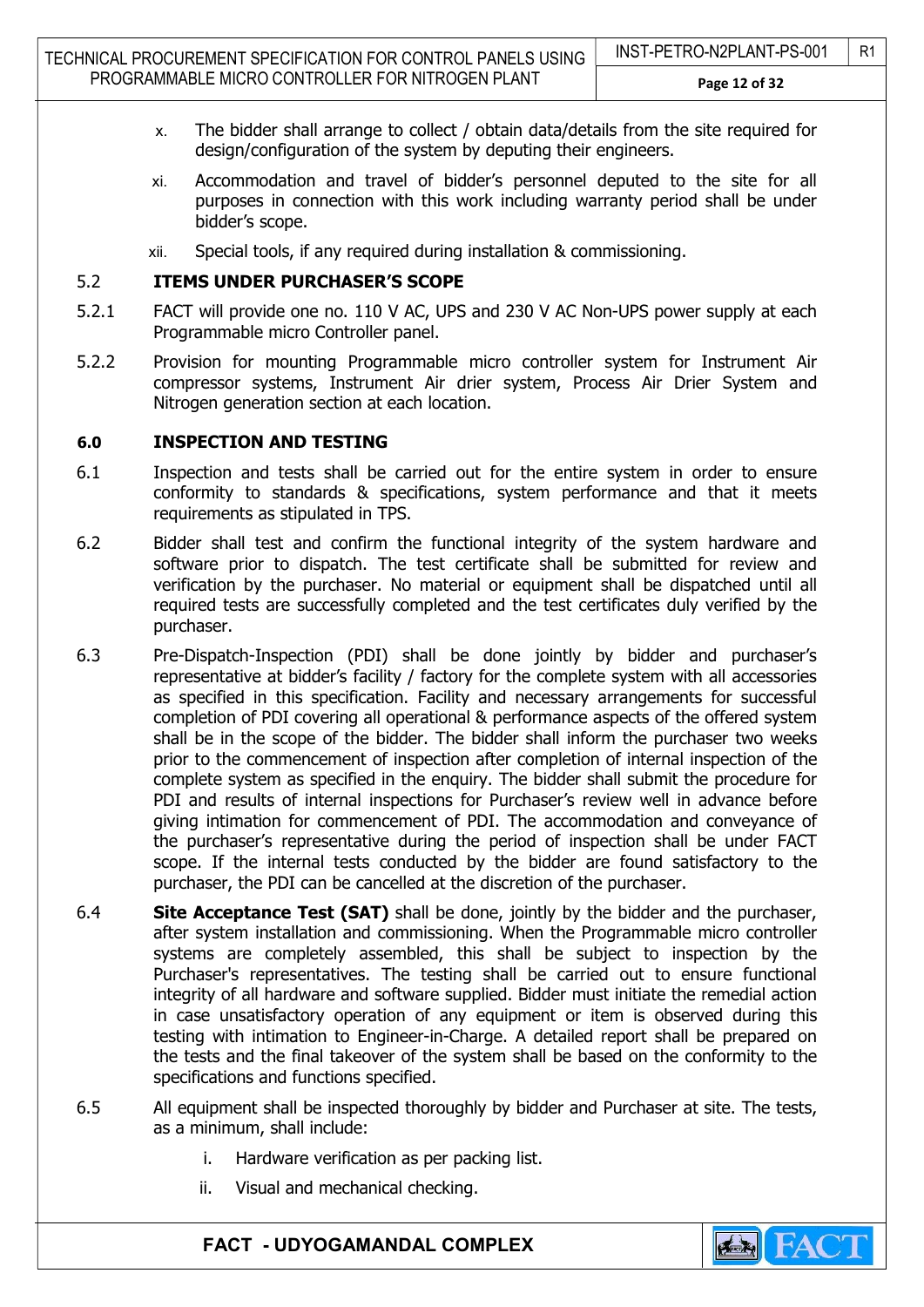- iii. Performance, Functioning, display, programming etc.
- iv. Any other checking as per bidder's Quality assurance plan.
- 6.6 Continuous Run-in Test (CRT) at site shall commence for a period of 7 days after satisfactory completion of SAT. For starting CRT, the Programmable micro controller system should be lined up in full for operation. The objective of the CRT is to determine the long-term stability and availability of the system. The system shall have successfully completed the test when:
	- i. At least 99% system up-time has been recorded for 7 consecutive days.
	- ii. No more than one "significant fault" has occurred during the 7 days period. A "significant fault" is defined as any failure which, in the opinion of the Purchaser, would give rise to questions regarding design, accuracy or reliability of the system.
- 6.7 The bidder shall not make any adjustments or modifications or perform any maintenance on the system during the CRT, without the knowledge and consent of the purchaser. If two or more significant faults occur during the test or if the uptime is less than 99%, the test shall start altogether from the beginning. If the bidder carries out a major hardware or software modification, then also, the test shall start altogether from the beginning.
- 6.8 The CRT will be temporarily suspended when the following occur, but system availability shall not be affected during such temporary suspension:
	- i. Loss of electric power.
- 6.9 A detailed report shall be prepared on the tests and the final takeover of the system shall be based on the conformity to the specification and functions specified.
- 6.10 Purchaser confirmation of successful completion of the CRT shall be a prerequisite for final acceptance/ takeover of the Programmable micro controller systems. For conducting CRT, continuous operation of Plant is not essential.

# 7.0 TRAINING

- 7.1 The bidder shall provide satisfactory training to maximum 8 operating/maintenance personnel of FACT UC. The training shall be arranged at the site.
- 7.2 Bidder shall provide three hard copies and one soft copy in CD/DVD of the training manuals with appropriate details for the Programmable micro controller system supplied.

# 8.0 WARRANTY & PERFORMANCE GUARANTEE

- 8.1 Bidder shall provide warranty for the system for 12 months from date of takeover (after CRT) of the system or 18 months from date of supply whichever is earlier covering complete Programmable micro controller systems and bought out items.
- 8.2 Bidder shall have full defect liability during the warranty period. It shall be obligatory on the part of bidder to modify and/or replace any hardware or software, entirely at his cost, in case any malfunction is revealed during the warranty period.
- 8.3 Bidder shall provide total maintenance of the system during warranty period including replacement of equipment / component, if any required entirely at his cost.
- 8.4 In case of a hardware or software malfunction during the warranty period, bidder shall depute his service engineer to the site and rectify the defects within 24 hrs of the receipt of information.

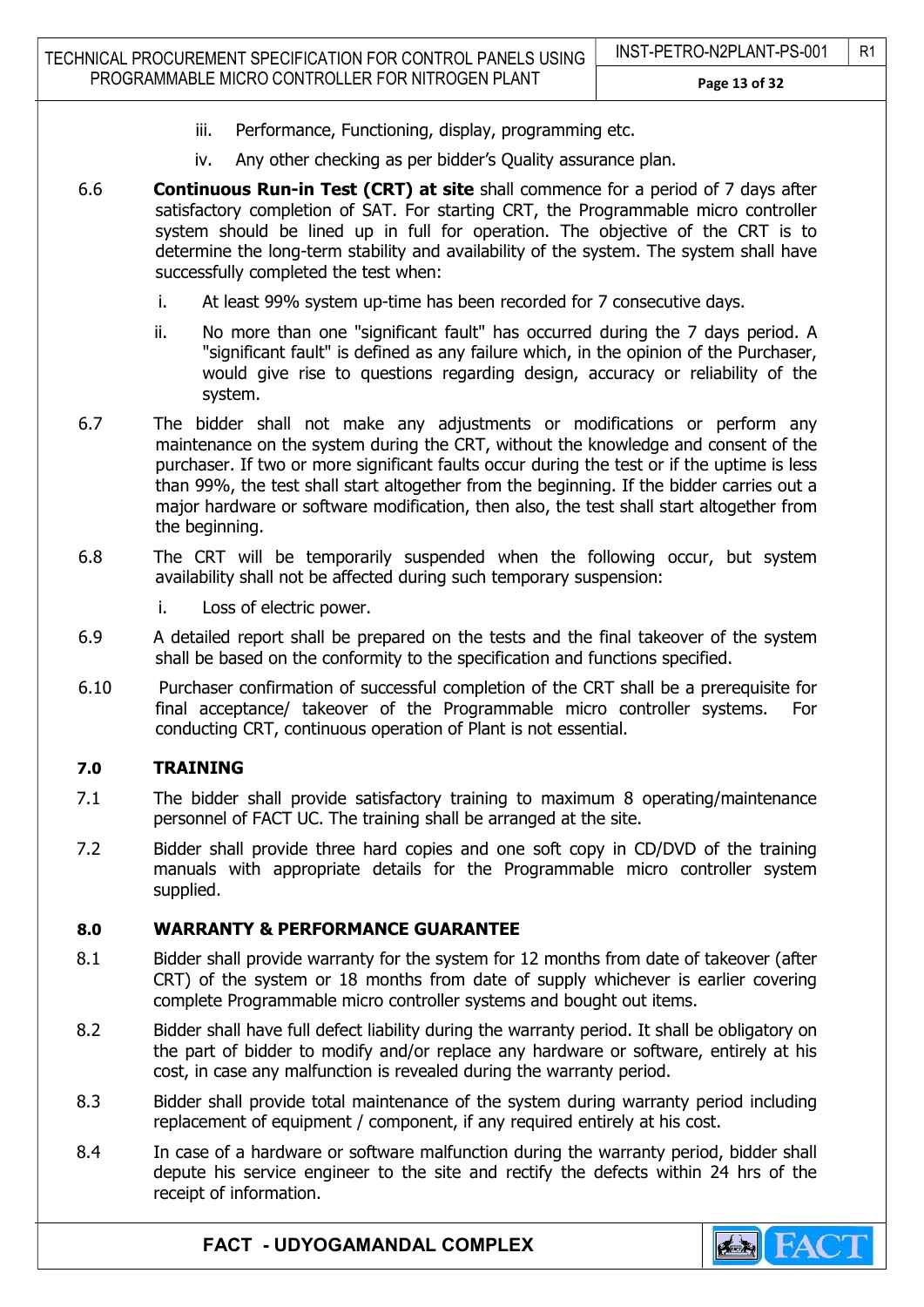TECHNICAL PROCUREMENT SPECIFICATION FOR CONTROL PANELS USING PROGRAMMABLE MICRO CONTROLLER FOR NITROGEN PLANT INST-PETRO-N2PLANT-PS-001 | R1 Page 14 of 32

- 8.5 Performance Guarantee: The bidder shall provide performance guarantee to effect that the system will meet the requirements set forth in the PO with respect to quality, specifications and performance.
	- 8.6 To ensure optimal performance of the system supplied by the bidder, a Performance Bank Guarantee (PBG) of 10% of the total order value shall be submitted in the respective format till the completion of warranty period.

## 9.0 DOCUMENTS AND DRAWINGS

- 9.1 Bidder should attach detailed literature/Catalogue, manuals carrying all technical details, specification, ordering information of offered models, Drawing etc along with the technical bid.
- 9.2 All documents and drawings submitted shall be in readable format and shall be as per the good engineering practices. All dimensions shall be in mm. All soft copies of documents and drawings shall be in standard pdf or ACAD format.
- 9.3 Bidder has to submit final drawings (GA drawing, Schematic drawing, wiring drawing, Dimensional drawing etc.) within two weeks after placement of LOI/PO for comments by FACT.
- 9.4 Following documents shall be furnished along with the offer.
	- i. BOM [hardware and software] with quantity, make, model and detailed specification of all components and sub-assemblies.
	- ii. System configuration, specification and hook up schematic drawings.
	- iii. Wiring and Interconnection drawings.
	- 9.5 Following documents shall be furnished along with supply of items (minimum three hard copies and one soft copy).
		- i. Final documents in respect of items (i) to (iii) in 9.4. BOM shall have reference with purchaser's PO serial No and PO item code.
		- ii. Installation, Operation and maintenance manual, GA Drawings.
		- iii. Original test certificates & guarantee certificate
		- iv. Three copies of training manual, Installation guide, Operation and maintenance manual along with softcopies

# 10.0 INSTALLATION AND COMMISSIONING

Bidder's scope shall include:

- 10.1 Removal of existing Relay based system including panel of Instrument Air compressor system and relay box of Nitrogen generation panel. The same includes disconnecting terminals, removal of glanding, removal of the system from its mounting fixture, transportation to scrap yard or suitable place instructed by FACT.
- 10.2 Installation of all Programmable micro controller systems, Panel, cabinet etc with all accessories.
- 10.3 Cable glanding for removed cables, cable dressing, wiring, and cable terminations, testing and commissioning of the Programmable micro controller based system as per FACT TPS.
- 10.4 Cleaning of existing panel mounting fixtures, painting etc. Power and signal cable glanding and termination.

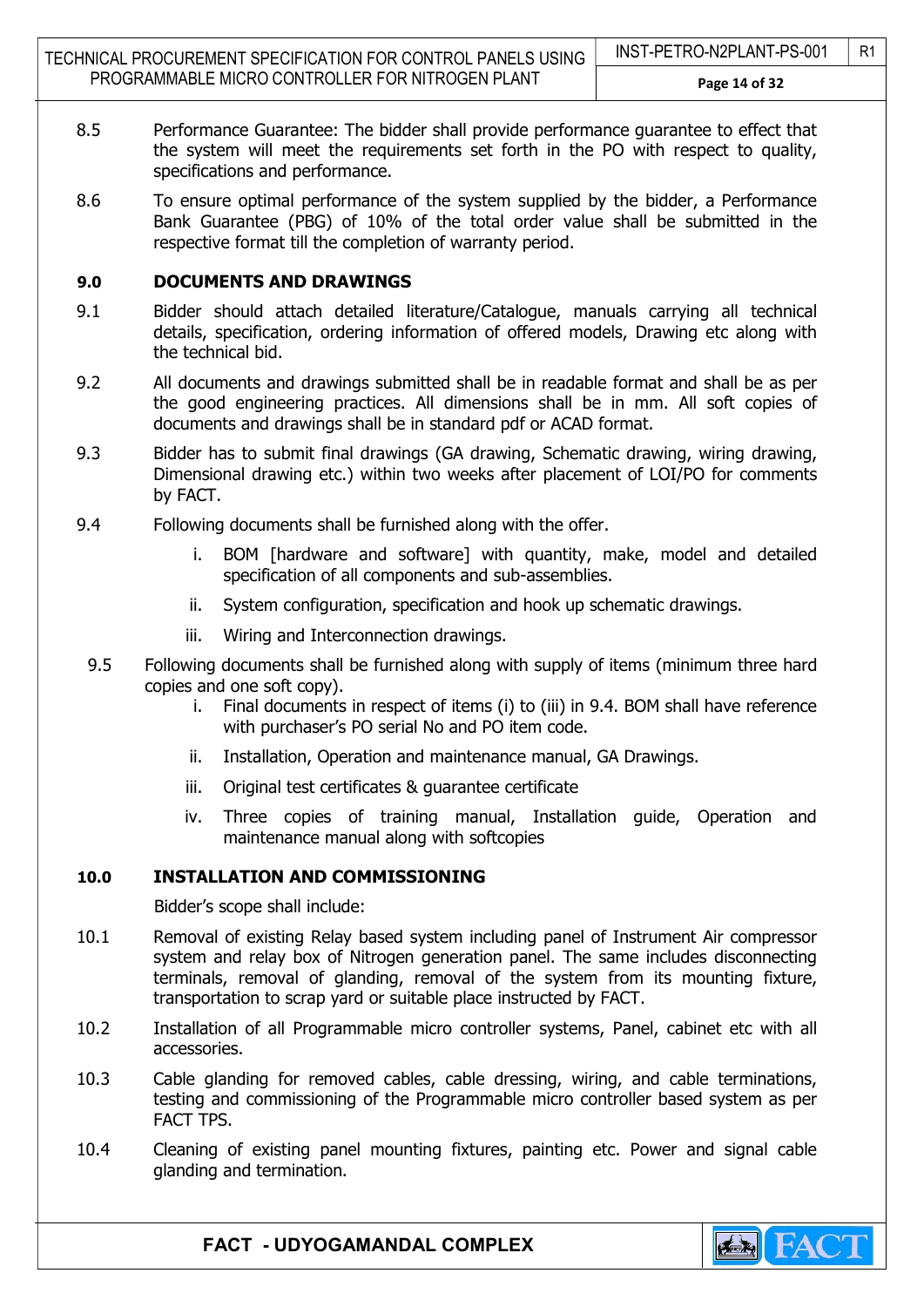- 10.5 Loop checking, testing, software checking, sequence checking, checking of the system functioning during normal operation of Plant.
- 10.6 All commissioning spares required for installation, testing and commissioning of system shall be arranged by bidder. Crane/Lifting equipment will be provided by FACT depending upon availability.
- 10.7 Bidder shall employ only ESI registered workmen for work inside the factory. Bidder's site personnel whose salary exceeds the salary limit prescribed under ESI Scheme for coverage, they should suitably and adequately be covered by an accident policy issued by a nationalized Insurance Company for the entire period of contract. Also bidder shall comply with FACT's standard rules and practices applicable for contract works. Any special tools/accessories required have to be brought by the bidder.
- 10.8 Vendor shall visit site and shall be familiar with the local labour rules and procedures, availability of local labour etc at site.

xxx

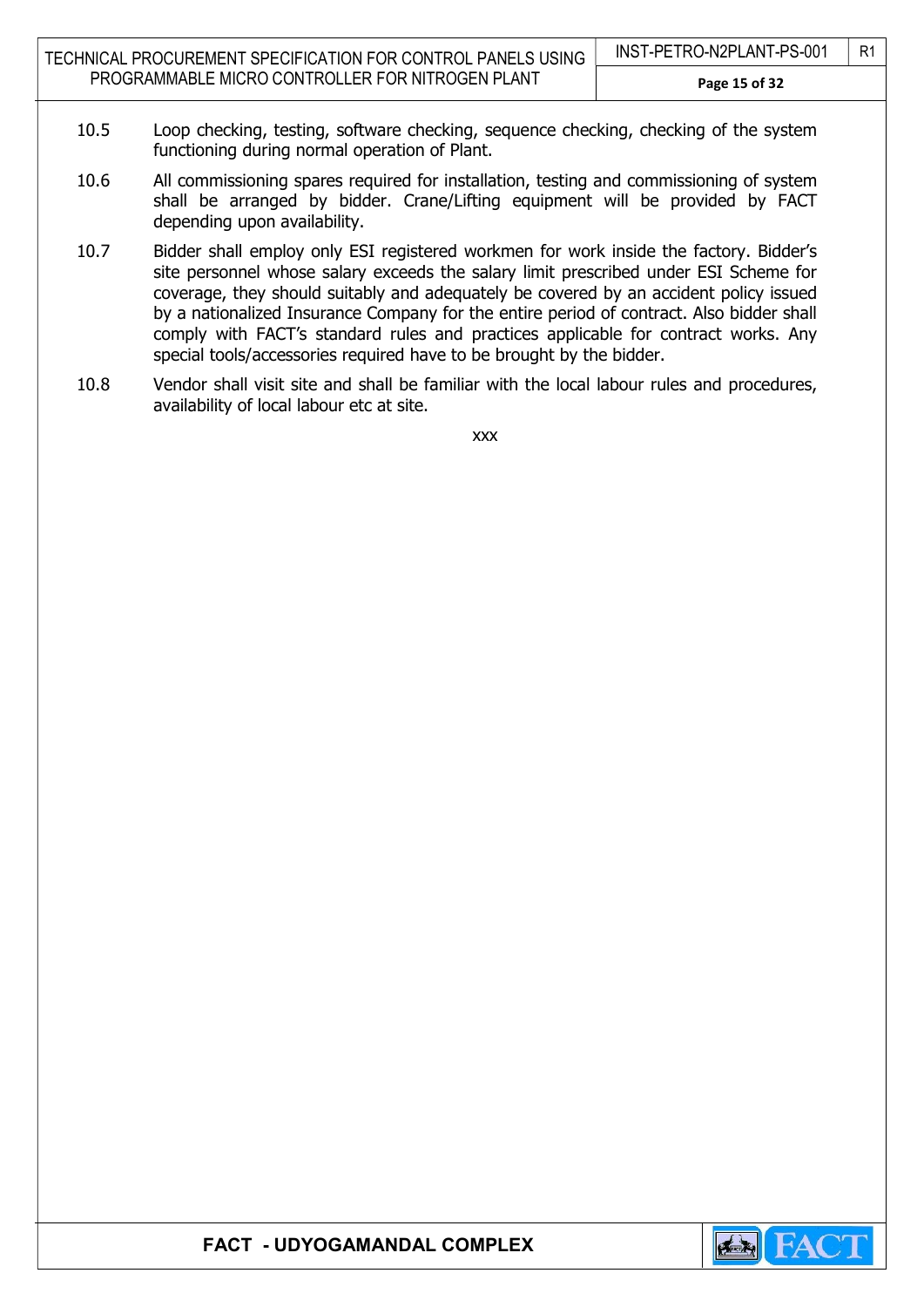| TECHNICAL PROCUREMENT SPECIFICATION FOR CONTROL PANELS USING | INST-PETRO-N2PLANT-PS-001 | $\mid$ R <sub>1</sub> |
|--------------------------------------------------------------|---------------------------|-----------------------|
| PROGRAMMABLE MICRO CONTROLLER FOR NITROGEN PLANT             | Page 16 of 32             |                       |

# 11.0 BILL OF MATERIAL(BOM)

| SI<br>No. | Description of Work                                                                                                                                                                                                                                     | Qty     |
|-----------|---------------------------------------------------------------------------------------------------------------------------------------------------------------------------------------------------------------------------------------------------------|---------|
| 1.0       | Programmable Micro controller based Control System<br>for<br>Instrument Air Compressors in Nitrogen plant, Petro-UC as per<br>TPS: INST-PETRO-N2PLANT-PS-001 and Data sheet no: INST-<br>PETRO-N2PLANT-DA-001 with following items.                     |         |
| 1.1       | Control panel                                                                                                                                                                                                                                           | 1 no    |
| 1.2       | Programmable micro controller based system (3 independent<br>Programmable logic controller system+1 Installed spare)                                                                                                                                    | 1 set   |
| 1.3       | Alarm Annunciator                                                                                                                                                                                                                                       | 1 no    |
| 1.4       | <b>Push buttons</b>                                                                                                                                                                                                                                     | 18 nos  |
| 1.5       | Indication lamps                                                                                                                                                                                                                                        | 27 nos  |
| 1.6       | <b>Selector Switches</b>                                                                                                                                                                                                                                | 3 Nos   |
| 1.7       | <b>Trip Amplifiers</b>                                                                                                                                                                                                                                  | 6 Nos   |
| 1.8       | Compressor loading/unloading solenoid valves, 110 V AC, 3 way,<br>$1/2$ " Port.                                                                                                                                                                         | 4 Nos   |
| 1.9       | Accessories - Relays, MCB, Cable Glands, Terminals, lugs,<br>ferrules, cable duct, DIN Rail, other wiring accessories etc.                                                                                                                              | $1$ lot |
| 2.0       | Programmable micro controller based Control<br>System for<br>Instrument Air Dryer in Nitrogen plant, Petro-UC as per TPS: INST-<br>PETRO-N2PLANT-PS-001and<br><b>INST-PETRO-</b><br><b>Data</b><br>sheet<br>no:<br>N2PLANT-DA-002 with following items. | 1 Set   |
| 2.1       | Control panel                                                                                                                                                                                                                                           | 1 no    |
| 2.2       | Programmable logic controller based system                                                                                                                                                                                                              | 1 set   |
| 2.3       | Push buttons                                                                                                                                                                                                                                            | 2 nos   |
| 2.4       | Indication lamps                                                                                                                                                                                                                                        | 12 nos  |
| 2.5       | <b>Selector Switches</b>                                                                                                                                                                                                                                | 4 Nos   |
| 2.6       | Temperature Indicator                                                                                                                                                                                                                                   | 2 Nos   |
| 2.7       | Accessories - Relays, MCB, Cable Glands, Terminals,<br>lugs,<br>ferrules, cable duct, DIN Rail, other wiring accessories etc                                                                                                                            | 1 lot   |